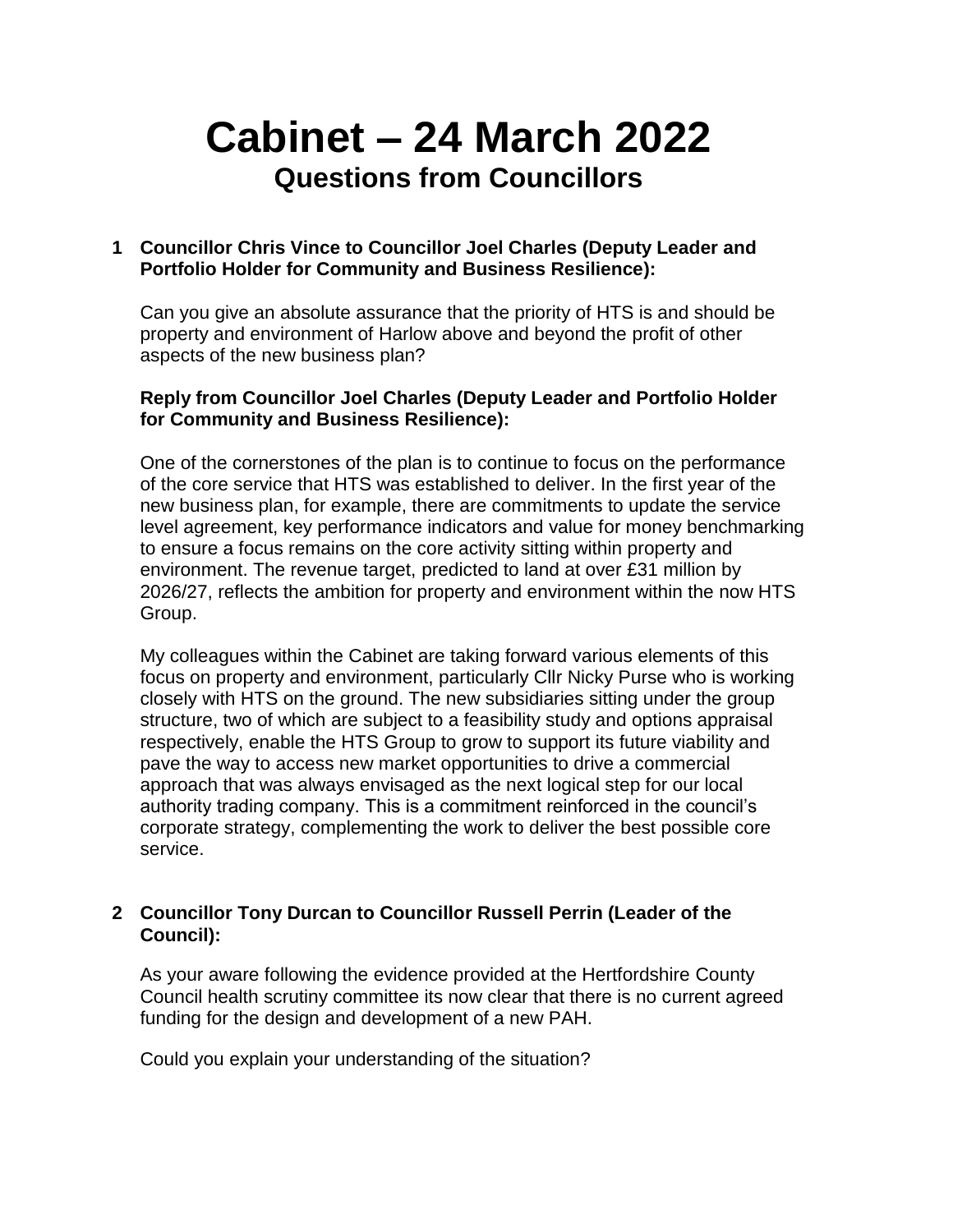Whist the MP and your own cabinet members have indicated that funding had been agreed could we ask you to facilitate an urgent meeting to understand what is fact and what is fiction, with key partners including the political leadership from each party?

## **Reply from Councillor Russell Perrin (Leader of the Council):**

We have received no correspondence from the Department for Health to contradict the Government's recent detailed announcement about Harlow's new hospital as part of their "Levelling Up White Paper". The announcement stated that "a new integrated, high-tech healthcare campus will replace the ageing Princess Alexandra Hospital. As such we continue to be one of the 8 pathfinder hospitals as part of the national new hospital programme (NHP).

The NHP is working to secure a clear funding settlement from HM Treasury through a complete new hospital programme business case that supports the 48 new hospital schemes planned for 2030.

Our understanding is that the NHP is making the case for an increased level of investment, sufficient to enable preferred options to be delivered across all pathfinder schemes and all other schemes.

This is aligned with a review by the NHP of the minimum standards required (for example including the percentage of single rooms and the amount of digital investment required). Detailed costs for the outline business case cannot be finalised until final guidance on minimum standards has been received.

It is clear that the cost of delivering a new a new integrated, high-tech healthcare campus on a greenfield site, including digital investment and investment in net zero carbon technology, significantly exceeds the original indicative allocations announced in 2019 (£350m).

We understand that the NHP programme business case will be presented to HM Treasury at the end of the spring.

## **3 Councillor David Carter to Councillor Dan Swords (Portfolio Holder for Regeneration):**

I understand the cabinet member for regeneration has announced a new house building programme that we will see tonight. I want to know whether any more money will be wasted on consultancy plans and fees that lead to nothing and if these schemes will actually be delivered and not just left on the shelf as they have been in the past?

### **Reply from Councillor Dan Swords (Portfolio Holder for Regeneration):**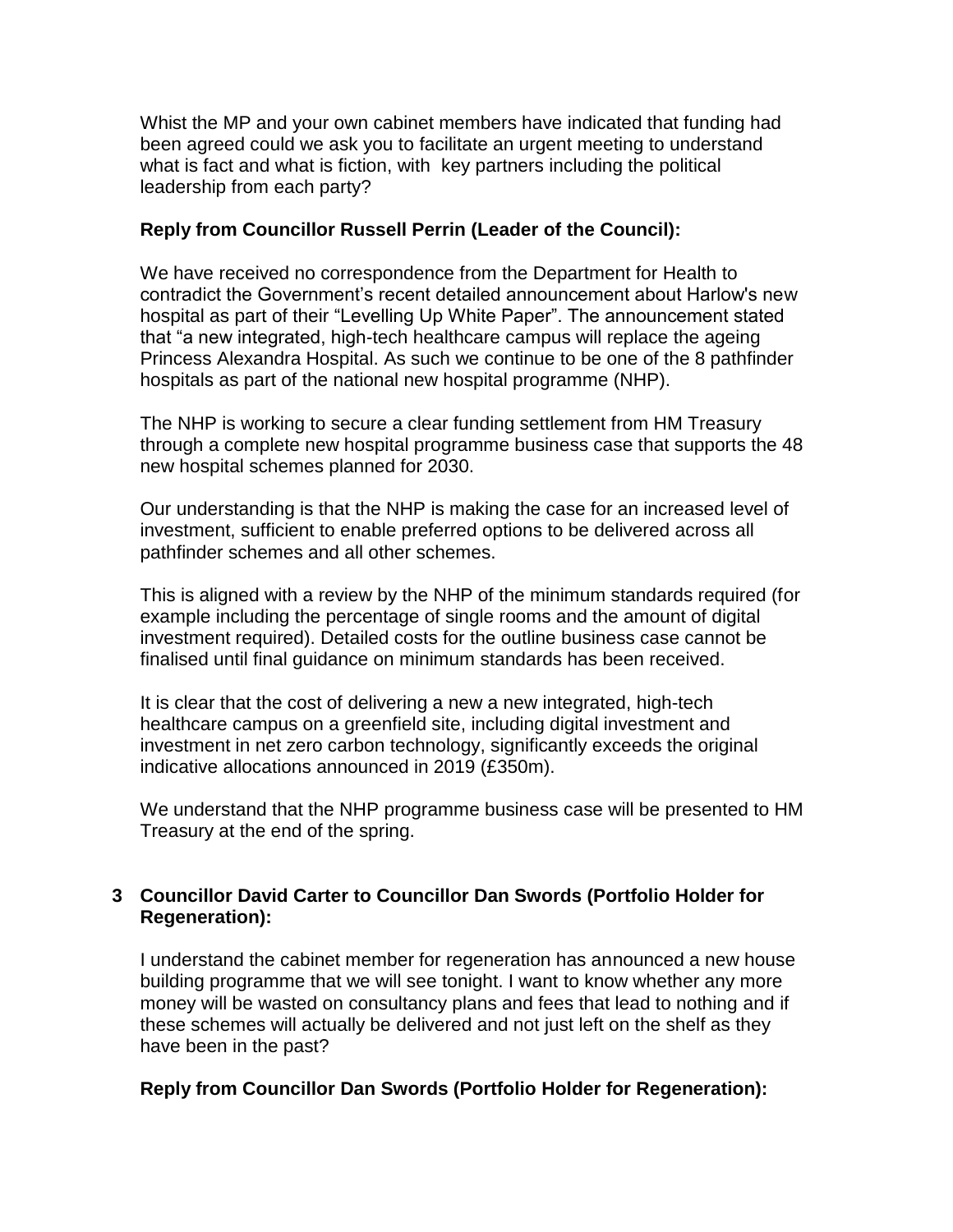Thank you for your question.

The New House Building Programme (NHBP) we are setting out tonight will not only deliver hundreds of new council homes for Harlow families, but it radically overhauls the way that the council goes through the process of housebuilding.

As set out in the report, a new three-stage process will ensure value for money is at the forefront of every decision. At all three stages, both myself and the Director of Strategic Growth and Regeneration must sign off formal reports setting out in depth detail of the scheme and its ambitions.

This comes of top of a dedicated section in the report about value for money. This follows an internal review when it came to light that £1.13 million had been spent by the former Cabinet Member for Regeneration on housebuilding projects that never happened.

The NHBP also focuses on delivery.

The 2021 Scrutiny Report into housebuilding highlighted the litany of failures in the process. I will not go through those well-versed issues, but this report addresses them all.

The new process will ensure that never again will £450,000 be spent on designs, plans and consultant's fees only to discover a water main under the site.

It goes further and makes clear that there will be absolute transparency and accountability at every stage.

And finally, it shows how we will be on site building new council homes for Harlow families within months.

So, no schemes will be left on the shelf. Never again will taxpayers money wasted and yes, we are delivering hundreds of new council homes for Harlow families.

### **4 Councillor David Carter to Councillor Dan Swords (Portfolio Holder for Regeneration):**

For many years people have promised to do something about the Town Centre. I see that a new three-part plan has been announced, but when will we see action? Not just more plans, but actual construction work.

### **Reply from Councillor Dan Swords (Portfolio Holder for Regeneration):**